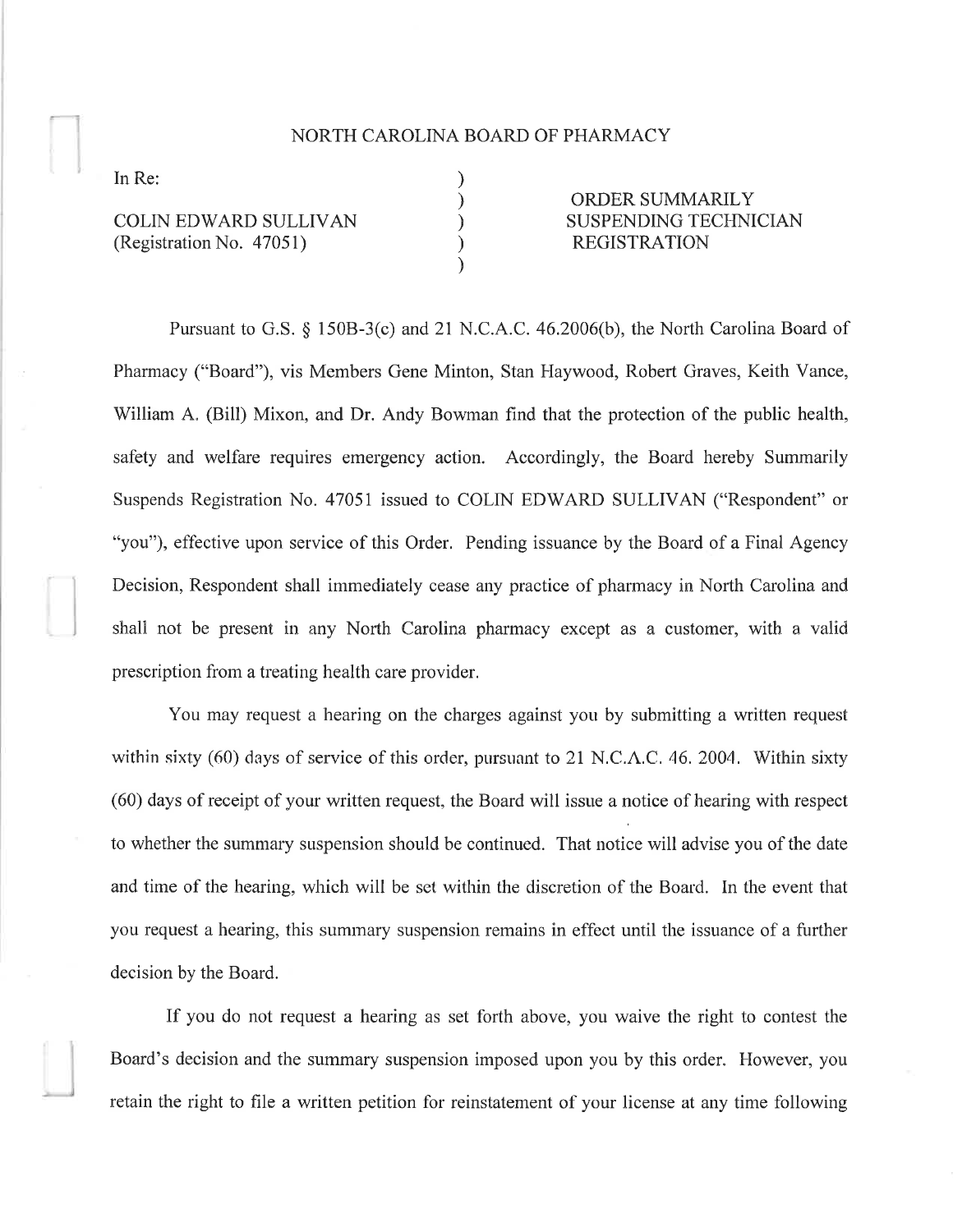this order. The Board will set a hearing at a time and place within its discretion and will rule on the petition for reinstatement, in its discretion, under its duty to consider the public health, safety and welfare.

By Order of the Board, this  $\frac{11^{th}}{4}$  day of  $\frac{9 \text{thy}}{4}$ , 2017.

rl

'J

NORTH CAROLINA BOARD OF PHARMACY

Jack W. Campbell, IV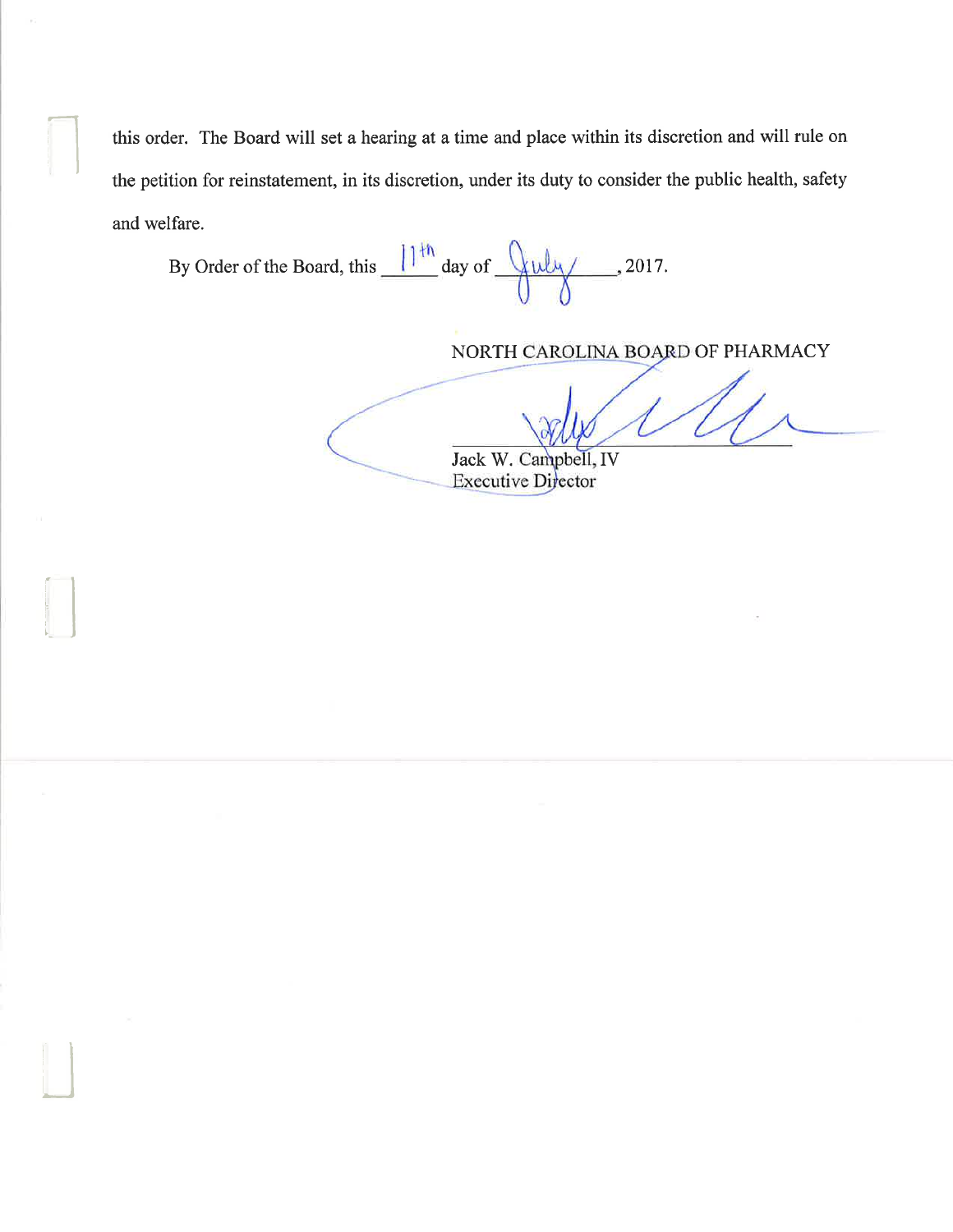## **CERTIFICATE OF SERVICE**

I certify that on the  $\frac{\mu \mathbf{H}}{d}$ , day of  $\frac{\mu \mathbf{H}}{d}$ , 2017, I caused a copy of this Order Summarily Suspending Technician Registration No. 47051, Colin Edward Sullivan, to be served upon his counsel, by certified mail, return receipt requested at:

Woody White Law PLLC 2004 Eastwood Road, Suite 201 Wilmington, NC 28403

ti

LJ

Joshua Kohler Director of Investigations and Inspections North Carolina Board of Pharmacy